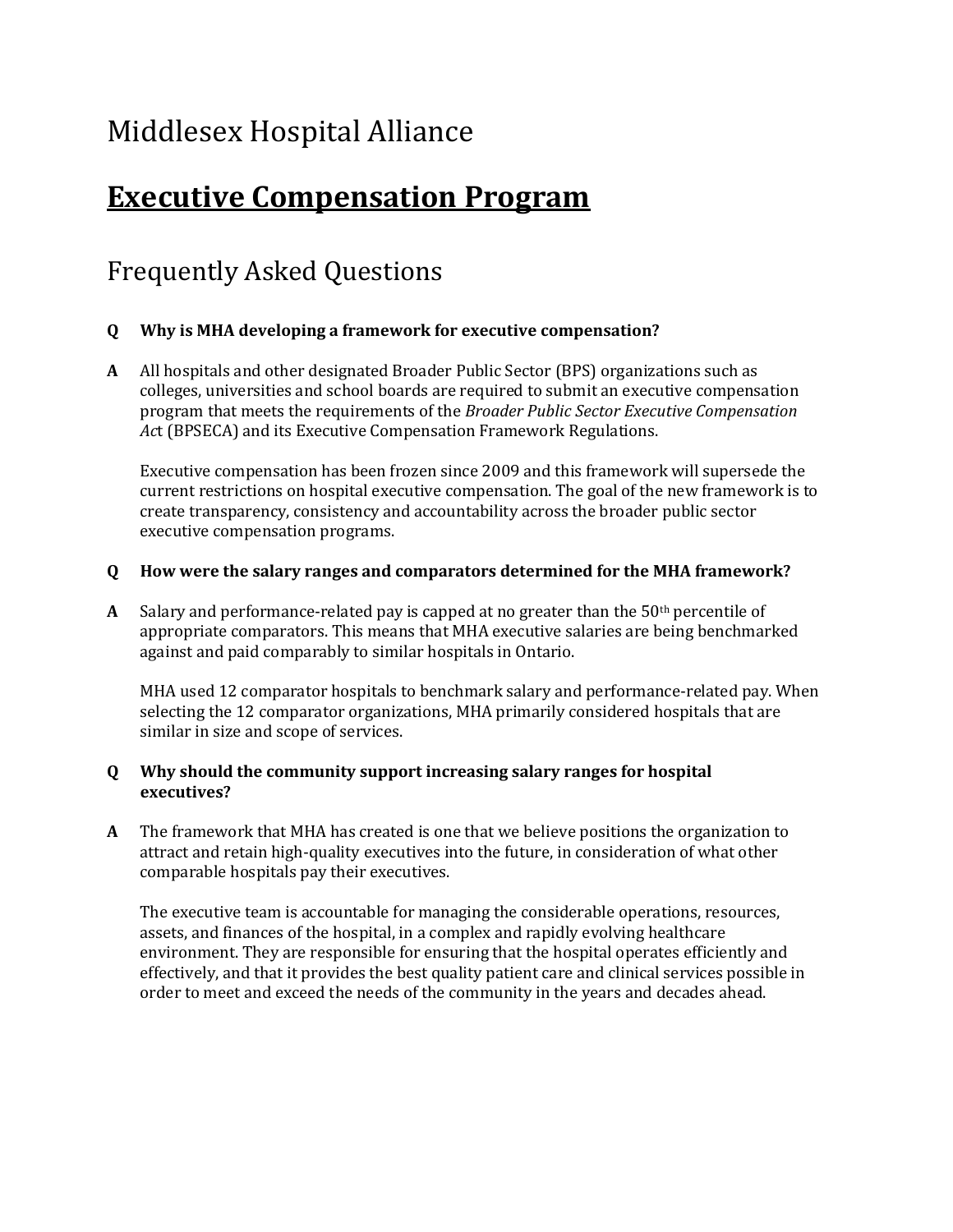#### **Q How is MHA planning to consult with the public?**

**A** The framework will be posted on MHA's public website for 30 days as required by the Provincial government. The public will have an opportunity to provide feedback on the framework during that time. Feedback will be considered by the hospital's Board of Directors and is required to be submitted to the ministry before any framework can be put into place.

#### **Q What is the Broader Public Sector Executive Legislation and what is the impact of the legislation?**

**A** In 2014, the Province of Ontario introduced the *Broader Public Sector Executive Compensation Act, 2014* (BPSECA). This legislation authorized the government to establish frameworks and set out principles that all designated Broader Public Sector (BPS) employers must follow regarding executive compensation.

The Province introduced *Ontario Regulation 304/16* in support of the BPSECA, effective September 6, 2016, and subsequently introduced *Ontario Regulation 400/17*, effective November 1, 2017. The regulations set out the details and implementation timelines for executive compensation programs for all employers within the BPS.

#### **Q What is an Executive Compensation Program?**

**A** An Executive Compensation Program sets out the rationale and compensation parameters for executive level positions in our Hospital. This approach balances the need to manage compensation costs with our need to attract and retain the executive talent we seek. In addition, our Executive Compensation Program meets the intent and goals of the ministry of Health and Long-term Care and Treasure Board Secretariat (TBS) to ensure responsible executive compensation management in the Broader Public Sector.

#### **Q Which Executives does this impact at MHA?**

**A** The regulation applies to the President and Chief Executive Officer, Chief of Staff and three Vice-Presidents.

#### **Q Why is Middlesex Hospital Alliance consulting the public on executive compensation?**

**A** The Government of Ontario has introduced a new Executive Compensation Framework and Executive Compensation Program Directive for determining executive compensation in colleges, universities hospitals, agencies, and other parts of the broader public sector, where salaries have been frozen since 2009. As part of that process, MHA, and other hospitals across Ontario are required to "engage in public consultations in which members of the public have a reasonable opportunity to provide comments on the matter in which the designated employer determines the compensation it may provide to its designated executives." A designated employer "seeks public comment by posting its proposed executive compensation program on its public-facing website for a minimum of 30 days."